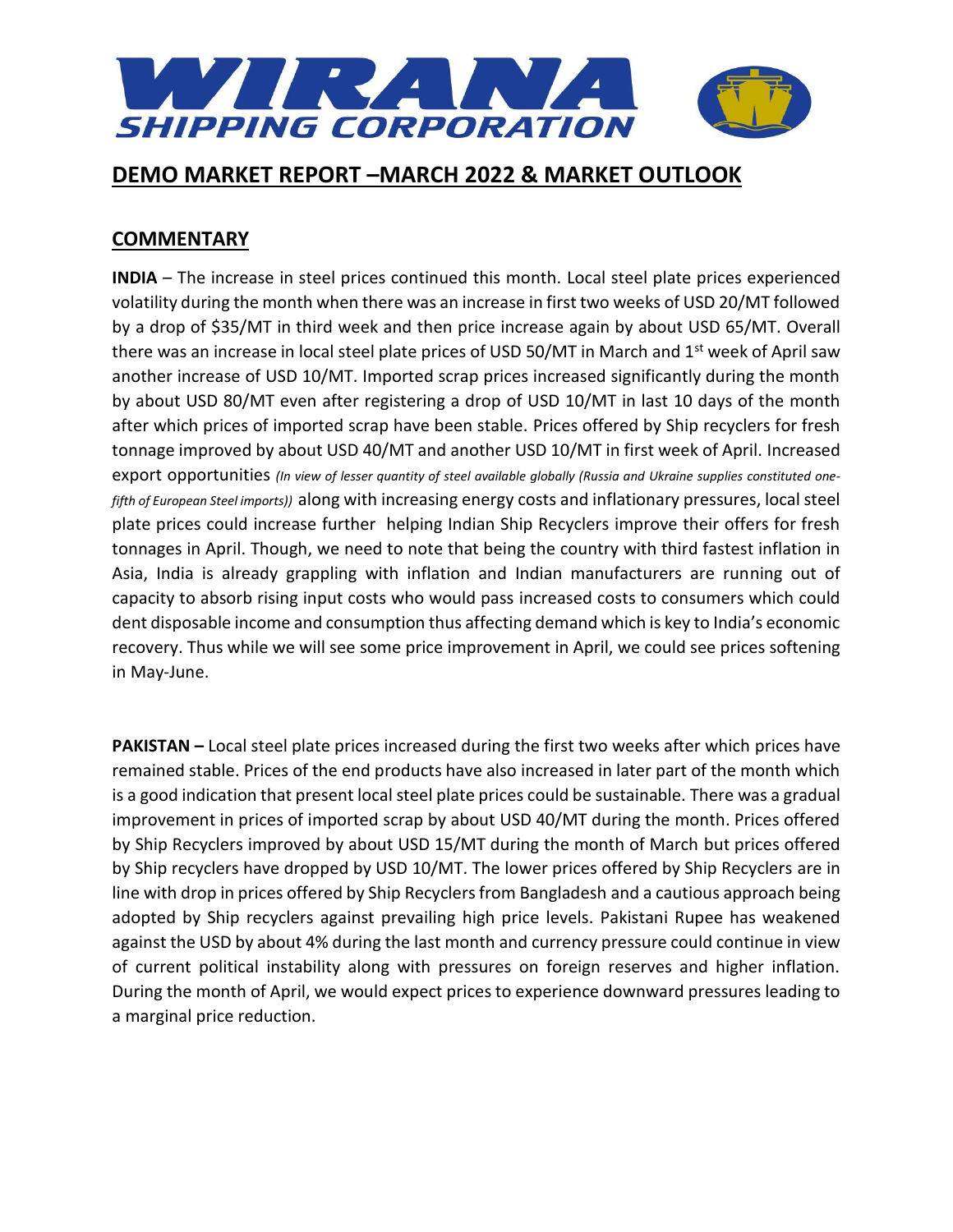

**BANGLADESH** – Local Steel prices had registered a major improvement in first 2 weeks of about USD 70/MT however prices thereafter have been under pressure and have reduced by USD 50/MT. Imported scrap prices on the other hand saw a gradual and continuous increase resulting in a total increase of USD 90/MT in the first 3 weeks after which the prices have been stable. In lines with increase in local prices, Ship Recyclers increased their offer by USD 30/MT during the month but in the first week of April prices offered by Ship recyclers has dropped by USD 10/MT. The reduction is in line with lower local steel prices and demand. Present foreign exchange crisis (due to higher imports, lower exports and lower inward remittances) has spilled over to call money market putting a pressure on liquidity which could delay capital projects and reduce demand. In view of present economic situation, we would expect prices to be under pressure resulting in a marginal price reduction.

**TURKEY**- There was a major increase in local steel prices of about USD 120/ MT. Increase in the energy costs along with disruption of supply of raw material for steel production (Russia and Ukraine were amongst the major suppliers of raw materials) has resulted in steep increase in price of steel locally. In addition, with Turkey's real interest rate of -40% (due to its very high annual inflation rate of 61%), there is strong possibility of Lira further weakening during the year. Prices offered by Ship Recycler for fresh tonnages improved by about USD 90/MT during the first half of the month after it has remained stable. Considering present supply constraints with higher energy costs, we would expect prices to remain at about same levels during the month of April.

**CHINA** – With effect from 1.1.2019, China has stopped accepting any foreign flagged ship for recycling as per directives from Government. Breakers now can only recycle local ships from China.

**SUPPLY** – The supply of fresh tonnages for recycling continued to be low with Tankers still forming major portion of the tonnages being offered for recycling. We have started to see bulkers being offered for recycling though these are fewer in number. Attractive freight rates continued across container and dry segment. In spite of high prices being offered for fresh tonnages, there are many Sellers who still expected prices for improve further and had thus not concluded on their vessels.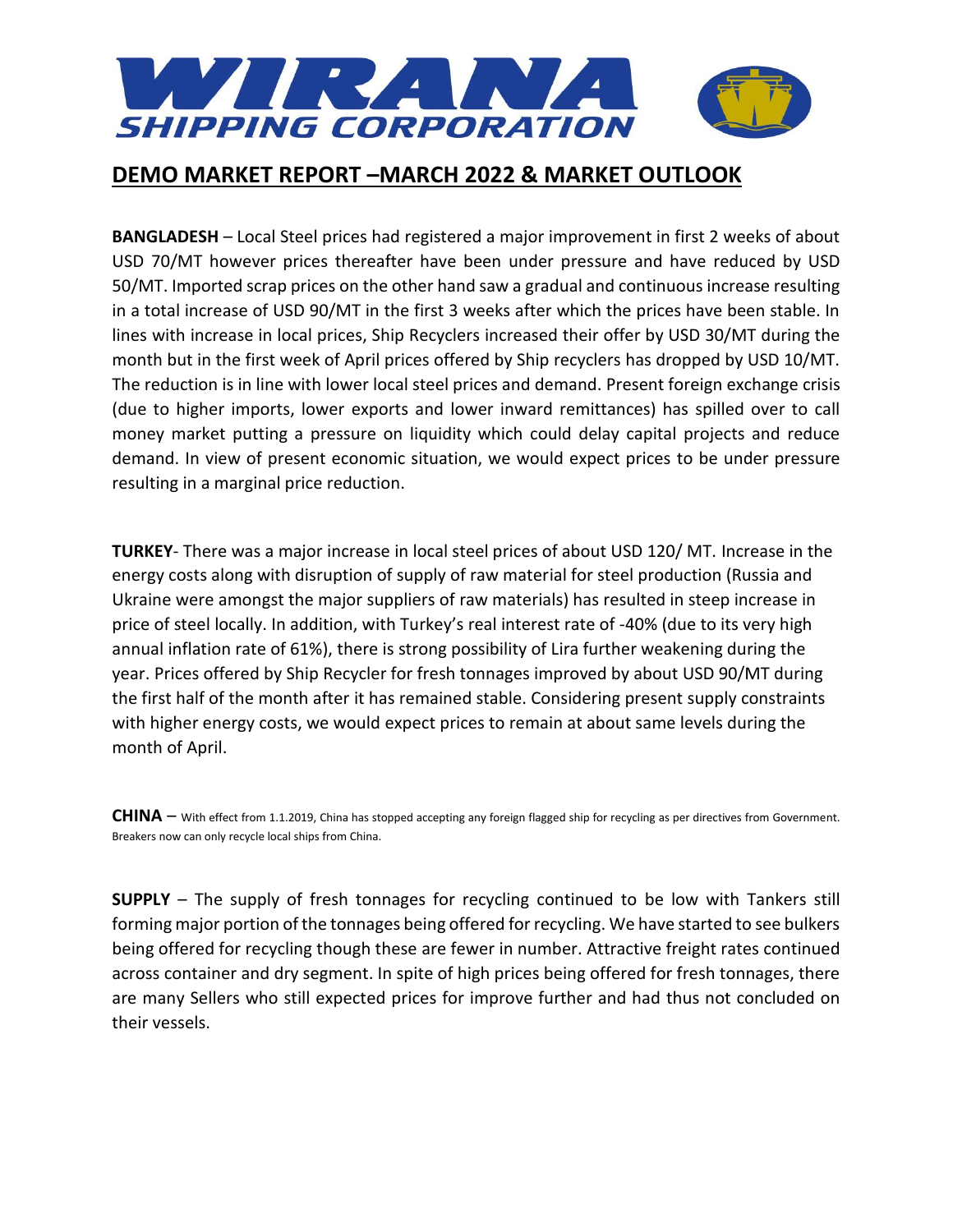

**OUTLOOK FOR APRIL –** We should continue to see the same pattern of supply as has been prevailing for past few months – mainly from tanker segment. Drop in the prices offered by Ship Recyclers during last week from Bangladesh and Pakistan could prompt some Ship Owners who were holding on to their units for higher prices, to sell their units now, to avoid selling at an even lower price later. We should expect prices to be under pressure due to which there could be a marginal softening in prices from Ship Recyclers in Bangladesh and Pakistan.

### **GREEN SHIP RECYCLING**

1. ECSA welcomed European's Commission's proposal for a new regulation on shipment of waste which could solve the problems of many EU flagged ship owners for recycling of their ships. The proposed regulation follows a two side approach (a) facilitate intra-EU waste shipment to promote circular economy and (b) Waste export to non-OECD countries will be restricted and only allowed if third countries are willing receive certain waste and are able to manage them sustainably and facilities receiving their waste are subject to an independent audit to confirm that ship recycling facilities manage waste in an environmentally sound manner.

| <b>Type</b>         | <b>Name of Vessel</b> | <b>Built</b> | <b>DWT</b> | <b>LDT</b> | <b>Price</b> | <b>Remarks</b>                              |
|---------------------|-----------------------|--------------|------------|------------|--------------|---------------------------------------------|
| <b>Bulker</b>       | Bell                  | 1996         | 148668     | 17741      |              | Ctg                                         |
| <b>Bulker</b>       | Berge Arctic          | 2001         | 174285     | 27461      | 660          | Alang, HKC                                  |
| <b>Bulker</b>       | Cape Sun              | 1999         | 171746     | 22396      | 648          | As is Vietnam                               |
| <b>Bulker</b>       | One Vision            | 1983         | 95624      | 13616      |              | Ctg                                         |
| <b>Fish Factory</b> | Sveaborg              | 1979         | 4038       | 4936       |              | Vessel has very high<br>non-ferrous content |
| Jack Up Rig         | AD90                  | 1982         | 4723 GRT   | 5719       |              | $U/T$ , Alang                               |
| Livestock           | Al Baraka 3           | 1978         | 2196       | 1963       |              | Alang                                       |
| <b>LPG</b>          | Clipper Odin          | 2005         | 29216      | 11957      |              | Ctg                                         |
| <b>LPG</b>          | Odin                  | 1997         | 23469      | 9835       |              | Alang                                       |
| Offshore            | Tag 5                 | 2009         | 1350       | 2321       |              |                                             |
| Pass/RORO           | Hanchang Gangwon      | 1996         | 5851       | 11121      |              | As is Sakcho, Korea, laid<br>up and $U/T$   |
| Passenger           | Delphin               | 1975         | 2851       | 8954       |              | Aliaga                                      |
| <b>PSV</b>          | Greatship Rohini      | 2010         | 3656       | 2456       | 649          | As is Mumbai                                |
| Reefer              | Ocean Mariner         | 1983         | 6465       |            |              | Alang                                       |

#### **MAIN DEMOLITION SALES DATA FOR MARCH 2022**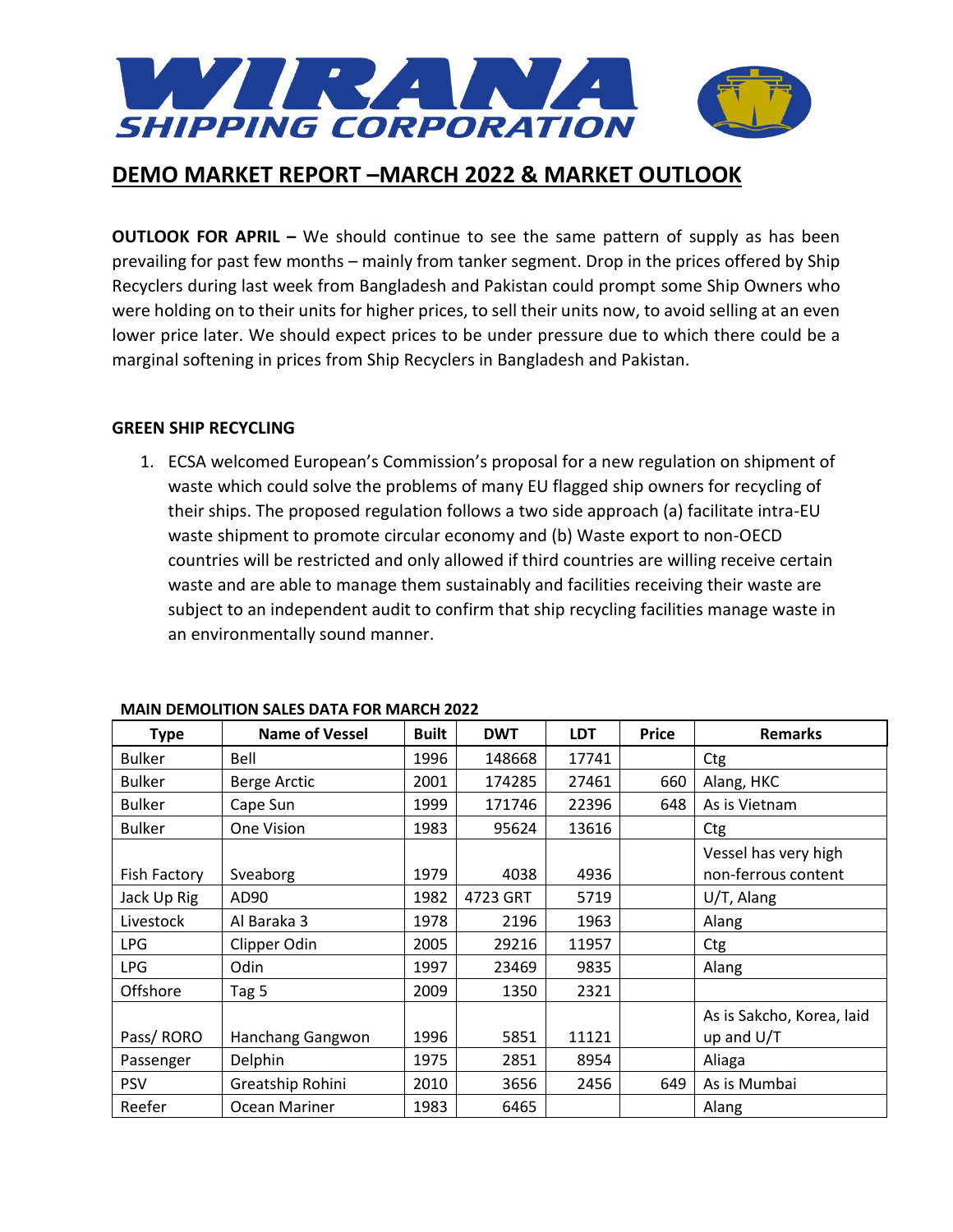

| <b>Type</b> | <b>Name of Vessel</b> | <b>Built</b> | <b>DWT</b> | <b>LDT</b> | <b>Price</b> | <b>Remarks</b>             |
|-------------|-----------------------|--------------|------------|------------|--------------|----------------------------|
| Ropax       | Yener Ciner           | 1979         | 1068       |            |              | Aliaga                     |
| <b>RORO</b> | Camilla D             | 1982         | 7480       | 4821       |              |                            |
| Tanker      | Alabama Star          | 2004         | 72514      | 13638      | 721          | Ctg                        |
|             |                       |              |            |            |              | Alang, Class NK HKC,       |
|             |                       |              |            |            |              | Solid Stainless Steel 2400 |
| Tanker      | <b>Bow Flower</b>     | 1994         | 37221      | 11052      | 1310         | MT                         |
| Tanker      | Distya Pashti         | 1998         | 33540      | 10547      |              | Ctg                        |
| Tanker      | Gala                  | 2000         | 105856     | 16885      |              | Ctg                        |
| Tanker      | Kane                  | 2002         | 45462      | 12389      |              | Ctg                        |
| Tanker      | Kapten Caroq          | 2006         | 109672     | 20005      |              | Ctg                        |
| Tanker      | New Hellas            | 2001         | 105815     | 17587      | 650          | Gadani                     |
| Tanker      | Qinghai Lake          | 1996         | 99405      | 16365      |              | Ctg                        |
| Tanker      | Sapper                | 1997         | 14002      | 5503       |              | Alang                      |
| Tanker      | Star                  | 2002         | 47465      | 9612       |              | Ctg                        |
| Tanker      | Star 1                | 2001         | 105815     | 17587      | 650          | Gadani                     |
| Tanker      | <b>Trident Bird</b>   | 1983         | 5747       | 2136       |              | Gadani                     |
| Tween       | Nand Aparna           | 1992         | 2277       | 796        |              | Alang                      |

### **STATISTICS**

### **VESSELS AND QUANTITY LDT BEACHED IN INDIAN SUBCON – IN MARCH 2022, 2021, 2020**

|      | <b>INDIA</b> |          | <b>BANGLADESH</b> |            | <b>PAKISTAN</b> |            |
|------|--------------|----------|-------------------|------------|-----------------|------------|
|      | Vessel       | LDT - LT | Vessel            | $LDT - LT$ | Vessels         | $LDT - LT$ |
| 2022 | 21           | 157,334  | 15                | 175,876    | 08              | 72,796     |
| 2021 | 10           | 56,868   | 33                | 264,110    | 12              | 92,871     |
| 2020 | 07           | 76,641   | 11                | 121,741    | 01              | 2,484      |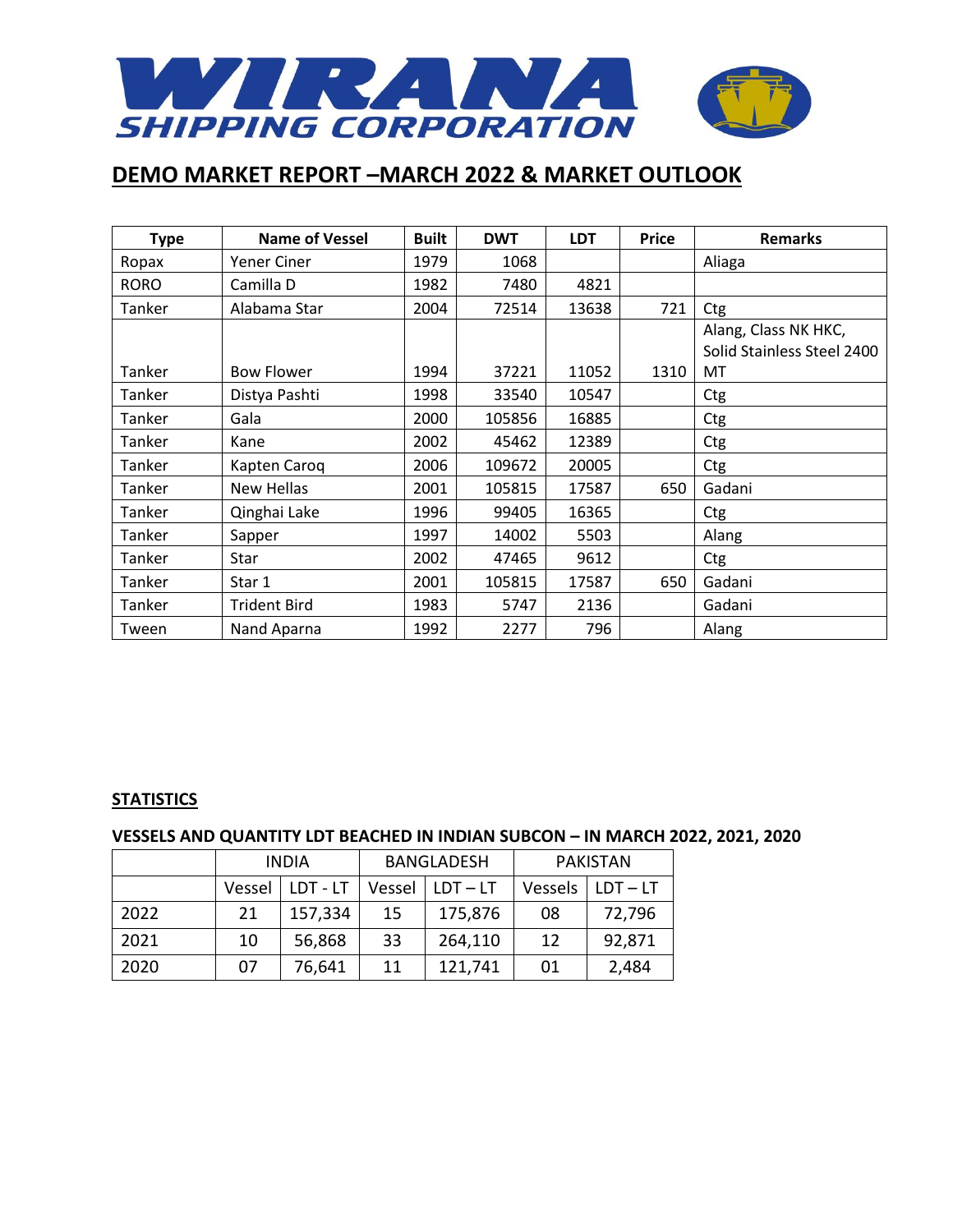

### **VESSELS AND QUANTITY LDT BEACHED IN INDIAN SUBCON – UPTO MAR 2022, 2021, 2020**

|      | <b>INDIA</b> |         | <b>BANGLADESH</b> |            | <b>PAKISTAN</b> |            |
|------|--------------|---------|-------------------|------------|-----------------|------------|
|      | Vessel       | $LDT -$ | Vessel            | $LDT - LT$ | Vessels         | $LDT - LT$ |
|      |              |         |                   |            |                 |            |
| 2022 | 46           | 295,683 | 46                | 493,003    | 25              | 241,369    |
| 2021 | 50           | 375,886 | 68                | 772,722    | 24              | 192,596    |
| 2020 | 60           | 311,687 | 50                | 617,035    | 13              | 34,483     |

#### **Indicative Price Levels for end of March in Current Year Vs Previous Years**

| India | Year     |                            | <b>DRY</b> |           | WET    |
|-------|----------|----------------------------|------------|-----------|--------|
|       |          | Cape / Pmx                 | Handymax   | Container | Tanker |
|       | Mar 2022 | 645                        | 640        | 705       | 665    |
|       | Mar 2021 | 455                        | 445        | 500       | 485    |
|       | Mar 2020 | Market Closed due to COVID |            |           |        |
|       | Mar 2019 | 420                        | 410        | 460       | 435    |

#### **Indicative Price Levels for end of March in Current Year Vs Previous Years**

| <b>Bangla</b> | Year     |                            | <b>DRY</b> |           | WET    |  |
|---------------|----------|----------------------------|------------|-----------|--------|--|
| desh          |          |                            |            |           |        |  |
|               |          | Cape $/$ Pm $x$            | Handymax   | Container | Tanker |  |
|               | Mar 2022 | 695                        | 685        | 710       | 710    |  |
|               | Mar 2021 | 490                        | 485        | 500       | 510    |  |
|               | Mar 2020 | Market closed due to COVID |            |           |        |  |
|               | Mar 2019 | 450                        | 430        | 480       | 465    |  |

### **Indicative Price Levels for end of March in Current Year Vs Previous Years**

| Pakist | Year     |                            | <b>DRY</b> |           | <b>WET</b> |
|--------|----------|----------------------------|------------|-----------|------------|
| an     |          |                            |            |           |            |
|        |          | Cape / Pmx                 | Handymax   | Container | Tanker     |
|        | Mar 2022 | 670                        | 665        | 675       | 685        |
|        | Mar 2021 | 490                        | 485        | 495       | 500        |
|        | Mar 2020 | Market closed due to COVID |            |           |            |
|        | Mar 2019 | 435                        | 420        | 430       | 445        |